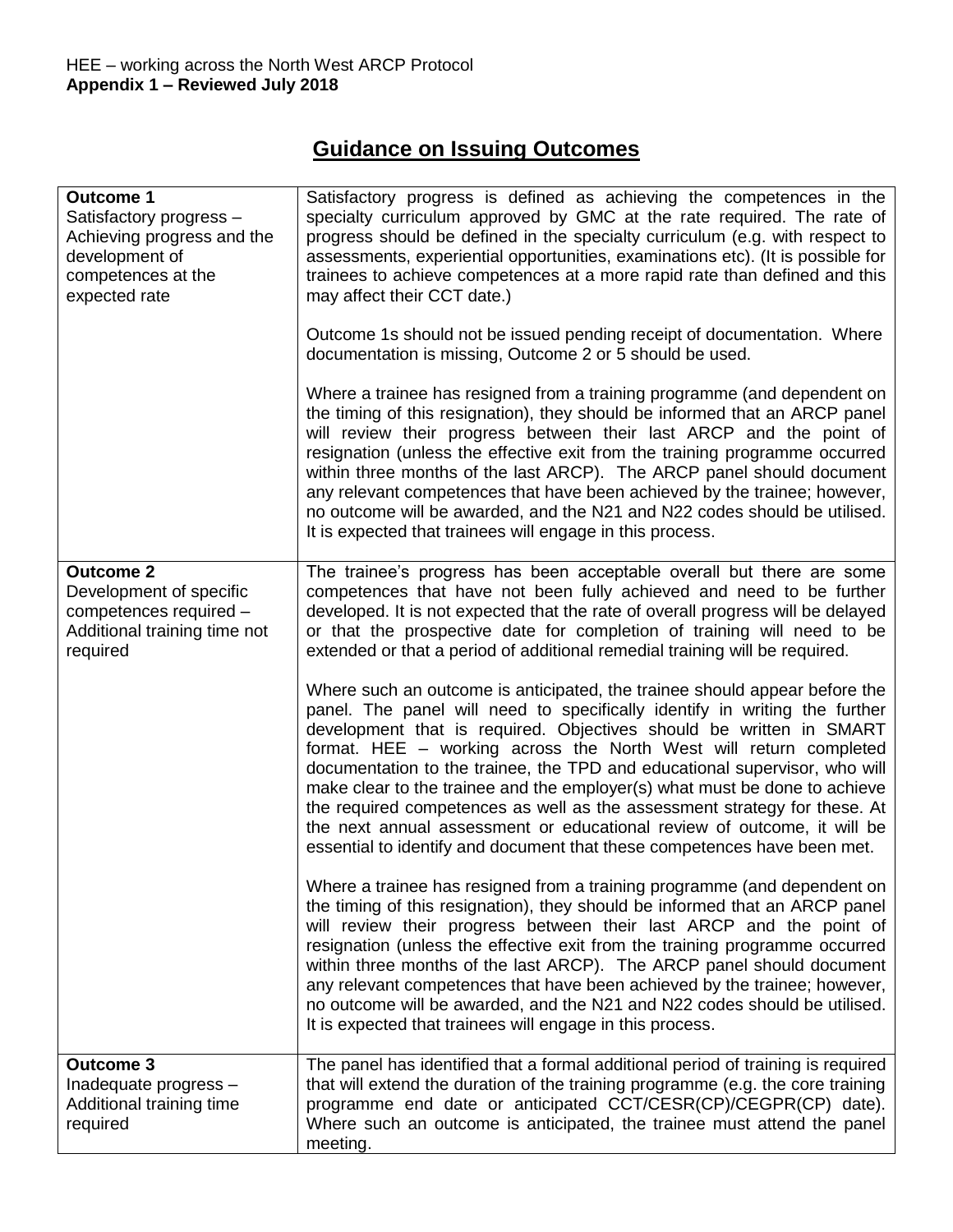Cont…..

The trainee, educational supervisor and employer will need to receive clear recommendations from the panel about what additional training is required as well as the circumstances under which it should be delivered (e.g. concerning the level of supervision). It will, however, be a matter for HEE – working across the North West to determine the details of the additional training in the context of the panel's recommendations since this will depend on local circumstances and resources. Objectives should be written in SMART format. HEE – working across the North West will send a letter, detailing to the trainee, educational supervisor and the employer(s) what must be done to achieve the required competences and the assessment strategy for these.

### **Duration of extension to training:**

Where such additional training is required because of concerns over progress, in the hospital and non-general practice community specialties, this will be up to one year within the total duration of the training programme (up to six months for core training, and an overall total of one year across both core and higher specialty training where the programme is "uncoupled"). In general practice, this will be up to one year. Exceptionally, this additional training time may be extended at the discretion of the Postgraduate Dean but with an absolute maximum of two years in hospital and non-general practice community specialties within the total duration of the training programme (up to one year for core training, and two years across both core and higher specialty training when the programme is uncoupled) and eighteen months in general practice. This does not include additional time that might be required because of statutory leave such as ill health or maternity/paternity/adoption leave. Whilst not exclusive, examples of exceptional circumstances for extension to training beyond a normal period that may have a significant impact on the ability to train or on training opportunities may include significant unforeseen changes to personal circumstances, service reorganisation, a major epidemic or catastrophe, or the unforeseen absence of a trainer (see also Appendix 2).

The extension does not have to be continuous (as a block of one year) but may be divided over the course of the training programme as necessary. An extension to training of less than six months may be particularly appropriate where the reason for extension is exam failure. For LTFT trainees, should an extension to training be required following the award of Outcome 3, this will be on a pro rata basis if training requirements for progression have not been met. If an extension to training is required following the award of Outcome 3 and the LTFT trainee has failed to progress solely on the basis of exam failure, then an extension to training will be on a fixed-term basis and is not pro rata (Gold Guide paragraphs 3.101-3.102). The outcome panel should consider the outcome of the remedial programme as soon as practicable after its completion.

Where a trainee has resigned from a training programme (and dependent on the timing of this resignation), they should be informed that an ARCP panel will review their progress between their last ARCP and the point of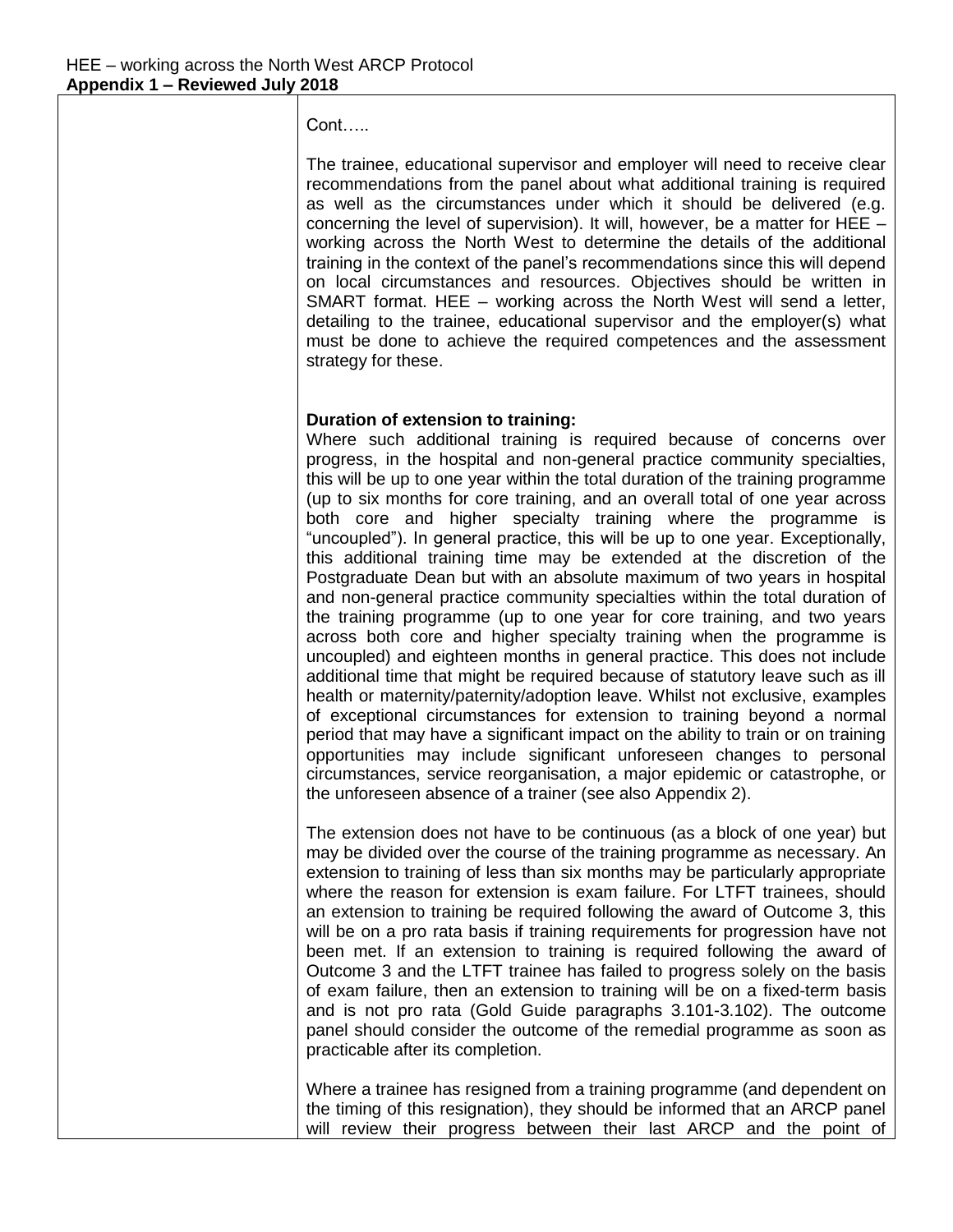|                                                                                                    | resignation (unless the effective exit from the training programme occurred<br>within three months of the last ARCP). The ARCP panel should document<br>any relevant competences that have been achieved by the trainee; however,<br>no outcome will be awarded, and the N21 and N22 codes should be utilised.<br>It is expected that trainees will engage in this process                                                                                                                                                                                                                                                                                                                                                                                                                                                                                                                                                                                                                                                                                                                                                                                                        |
|----------------------------------------------------------------------------------------------------|-----------------------------------------------------------------------------------------------------------------------------------------------------------------------------------------------------------------------------------------------------------------------------------------------------------------------------------------------------------------------------------------------------------------------------------------------------------------------------------------------------------------------------------------------------------------------------------------------------------------------------------------------------------------------------------------------------------------------------------------------------------------------------------------------------------------------------------------------------------------------------------------------------------------------------------------------------------------------------------------------------------------------------------------------------------------------------------------------------------------------------------------------------------------------------------|
| <b>Outcome 4</b><br>Released from training<br>programme - With or without<br>specified competences | The panel will recommend that the trainee is released from the training<br>programme if there is still insufficient and sustained lack of progress despite<br>having had additional training to address concerns over progress. The panel<br>should ensure that any relevant competences that have not been achieved<br>by the trainee are documented. The trainee will have their NTN withdrawn<br>and may wish to seek further advice from the Postgraduate Dean or their<br>current employer about future career options, including pursuing a non-<br>training, service-focused career pathway.                                                                                                                                                                                                                                                                                                                                                                                                                                                                                                                                                                               |
|                                                                                                    | Outcome 4 may also be recommended in circumstances where there is no<br>performance-linked need for additional training.                                                                                                                                                                                                                                                                                                                                                                                                                                                                                                                                                                                                                                                                                                                                                                                                                                                                                                                                                                                                                                                          |
|                                                                                                    | Following such a recommendation, the Postgraduate Dean will advise the<br>trainee of their release from training. The Postgraduate Dean will also notify<br>the employer that the individual is no longer in specialty training and that,<br>following statutory guidance, their contract of employment be withdrawn.                                                                                                                                                                                                                                                                                                                                                                                                                                                                                                                                                                                                                                                                                                                                                                                                                                                             |
|                                                                                                    | <b>N.B.</b> Providing there are no fitness to practice concerns, trainees who have<br>received an Outcome 4 may reapply to specialty training at a later date via<br>the normal competitive process. The support of the Postgraduate Dean is<br>required (Gold Guide paragraphs 3.74)                                                                                                                                                                                                                                                                                                                                                                                                                                                                                                                                                                                                                                                                                                                                                                                                                                                                                             |
| <b>Outcome 5</b><br>Incomplete evidence<br>presented - Additional<br>training time may be required | The panel can make no statement about progress or otherwise since the<br>trainee has supplied either no information or incomplete information to the<br>panel. The trainee will have to supply the panel with a written account within<br>five working days as to why the documentation has not been made available<br>to the panel. The panel does not have to accept the explanation given by the<br>trainee and can require the trainee to submit the required documentation by<br>a designated date, noting that available "additional" time is being used (see<br>Outcome 1) in the interim. If the panel accepts the explanation offered by<br>the trainee accounting for the delay in submitting their documentation to the<br>panel, it can choose to recommend that additional time has not been used.<br>Once the required documentation has been received, the panel should<br>consider it (the panel does not have to meet with the trainee if it chooses not<br>to and the review may be done "virtually" if practicable) and issue an ARCP<br>outcome. This may include referring a trainee to a Feedback Panel. Both<br>Outcomes will stand on the trainee record. |
|                                                                                                    | Alternatively, the panel may agree what outstanding evidence is required<br>from the trainee for Outcome 1 (and the timescale in which it must be<br>provided) and give authority to the Chair of the panel to issue Outcome 1 if<br>satisfactory evidence is subsequently submitted. However, if the Chair does<br>not receive the agreed evidence to support Outcome 1, then a panel will be<br>reconvened. This reconvened panel can be undertaken "virtually".                                                                                                                                                                                                                                                                                                                                                                                                                                                                                                                                                                                                                                                                                                                |
|                                                                                                    | It is the responsibility of the TPD/Panel Chair to check outstanding                                                                                                                                                                                                                                                                                                                                                                                                                                                                                                                                                                                                                                                                                                                                                                                                                                                                                                                                                                                                                                                                                                              |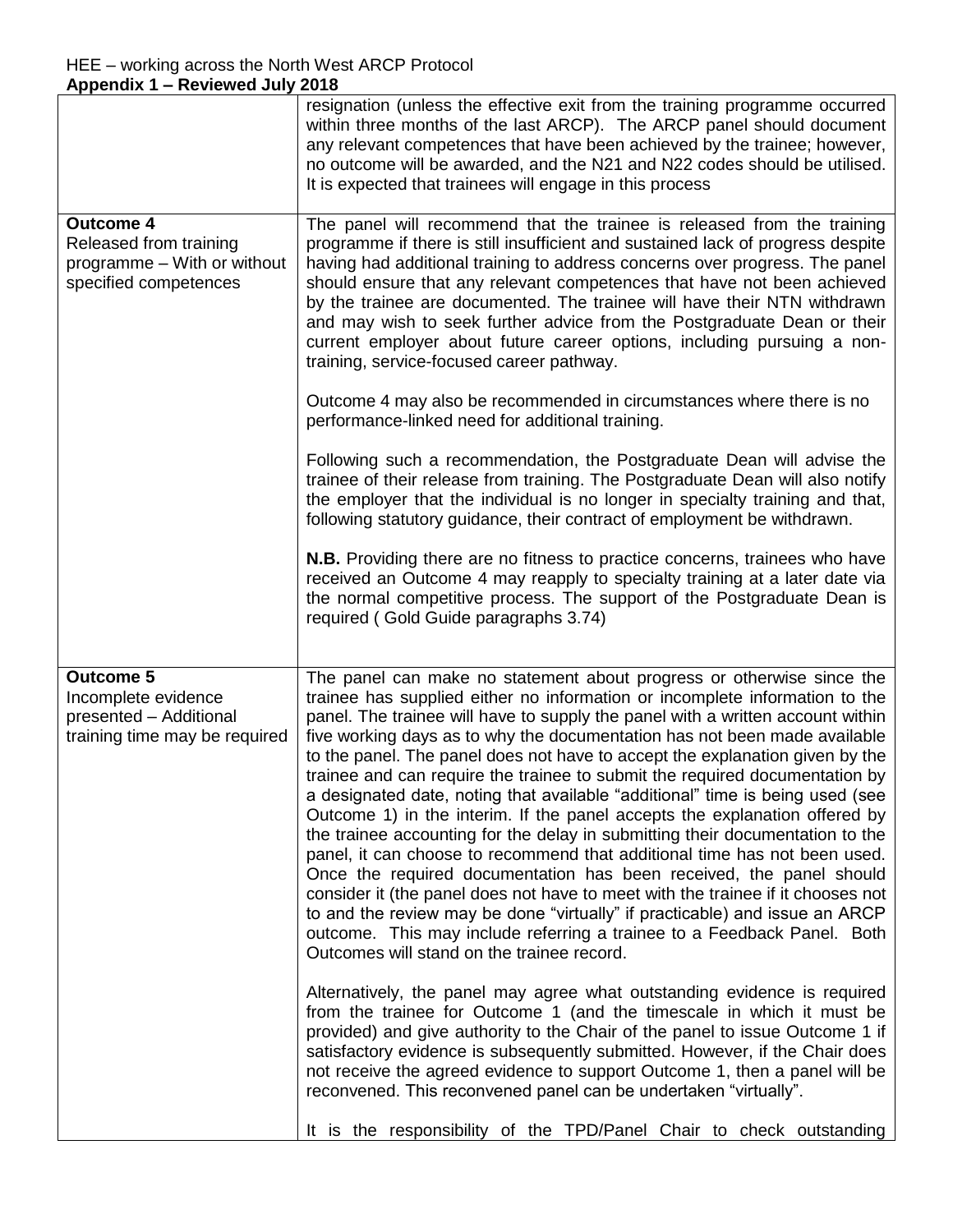completion of the post

|                                                                                                                                                                                                                                                                                                           | documentation on behalf of the panel to sign off an Outcome. It is not the                                                                                                                                                                                                                                                                                                                                                                                                                                                                                                                                                                                                                                                                                                                                        |
|-----------------------------------------------------------------------------------------------------------------------------------------------------------------------------------------------------------------------------------------------------------------------------------------------------------|-------------------------------------------------------------------------------------------------------------------------------------------------------------------------------------------------------------------------------------------------------------------------------------------------------------------------------------------------------------------------------------------------------------------------------------------------------------------------------------------------------------------------------------------------------------------------------------------------------------------------------------------------------------------------------------------------------------------------------------------------------------------------------------------------------------------|
|                                                                                                                                                                                                                                                                                                           | responsibility of HEE - working across the North West Office staff.                                                                                                                                                                                                                                                                                                                                                                                                                                                                                                                                                                                                                                                                                                                                               |
|                                                                                                                                                                                                                                                                                                           | Outcome 5s should only be issued when a trainee fails to produce<br>documentation or evidence that already exists but for whatever reason has<br>not been made this available to the panel. If the evidence does not exist<br>then trainees should be issued with an Outcome 2 or 3.                                                                                                                                                                                                                                                                                                                                                                                                                                                                                                                              |
|                                                                                                                                                                                                                                                                                                           | Outcome 5 should also be recommended as a consequence of failure to<br>submit Form R (Gold Guide paragraph 4.97). If a trainee still fails to submit a<br>satisfactorily completed Form R after two weeks and this is the first time that<br>this situation has arisen in the training programme, for core, specialty and<br>general practice trainees, an Outcome 2, 3 or 4 will be issued (according to<br>training progression). A note is made on the trainee's record that they did<br>not submit a completed Form R. An Outcome 1 or 6 is not awarded, even if<br>there are no training progression concerns (Gold Guide paragraph 4.99).<br>Trainees must be reminded that persistent failure to submit a Form R may<br>result in referral to the GMC for non-engagement with the revalidation<br>process. |
|                                                                                                                                                                                                                                                                                                           | When trainees are awaiting examination results, an Outcome 5 should only<br>be issued where the result will be known prior to the Feedback Panel taking<br>place, taking into account that the Assessment Panel & Feedback Panel<br>SHOULD NOT be more than 4 weeks apart. Outside of this window,<br>trainees who are awaiting examination results should be issued with an<br>outcome 2 (or 3 if additional training time is required). If successful in the<br>examination an outcome 1 can be issued in absentia at a later date. If<br>unsuccessful in the exam, the trainee should be reassessed in the next<br>assessment window.                                                                                                                                                                          |
| <b>Outcome 6</b><br>Gained all required<br>competences - Will be<br>recommended as having<br>completed<br>the training programme (core<br>or specialty) and if in a run-<br>through training programme<br>or higher training<br>programme, will be<br>recommended for award of a<br>CCT/CESR(CP)/CEGPR(CP | The panel will need to consider the overall progress of the trainee and<br>ensure that all the competences of the curriculum have been achieved prior<br>to recommending the trainee for completion of the training programme to the<br>relevant College/Faculty.                                                                                                                                                                                                                                                                                                                                                                                                                                                                                                                                                 |
| Outcomes for trainees in fixed-term training posts e.g. LATs                                                                                                                                                                                                                                              |                                                                                                                                                                                                                                                                                                                                                                                                                                                                                                                                                                                                                                                                                                                                                                                                                   |
| Trainees in fixed-term training posts will undertake regular in-work assessments and maintain documentary<br>evidence of progress during their fixed-term appointment. This evidence will be considered by the ARCP<br>panel and will result in one of the following outcomes:                            |                                                                                                                                                                                                                                                                                                                                                                                                                                                                                                                                                                                                                                                                                                                                                                                                                   |
| Outcome 7.1                                                                                                                                                                                                                                                                                               | The trainee has established that they have acquired and has demonstrated                                                                                                                                                                                                                                                                                                                                                                                                                                                                                                                                                                                                                                                                                                                                          |
| Satisfactory progress in or                                                                                                                                                                                                                                                                               | the competences expected of a trainee undertaking a placement of this type                                                                                                                                                                                                                                                                                                                                                                                                                                                                                                                                                                                                                                                                                                                                        |

and duration at the level specified.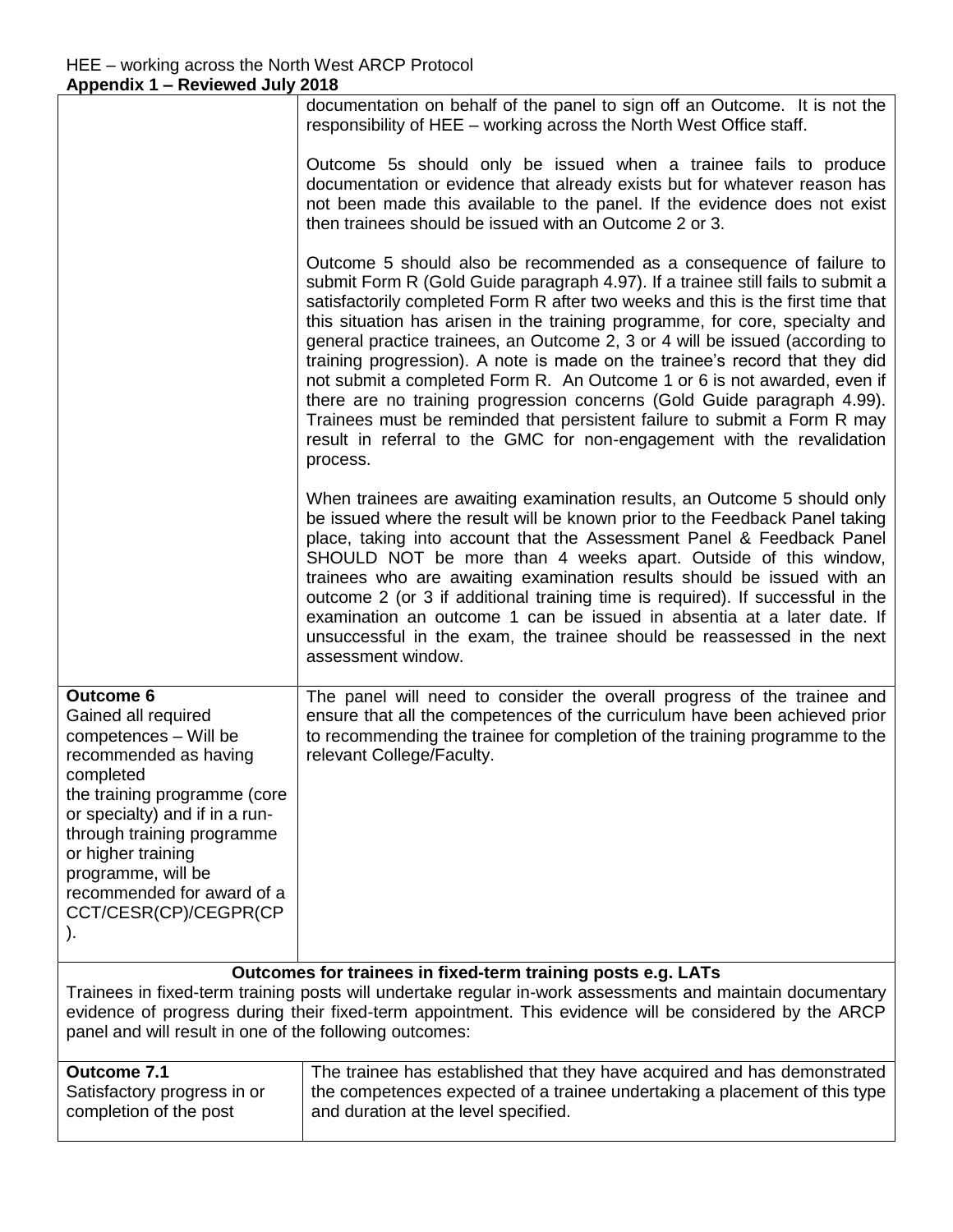## HEE – working across the North West ARCP Protocol **Appendix 1 – Reviewed July 2018**

| <b>Appendix 1 - Reviewed July 2010</b>                                                                                                                                                                                                                                           |                                                                                                                                                                                                                                                                                                                                                                                                                                                                                                                                                                                                                                                                                                                                                                                                                                                                                                                                                                                                                                                                                                                                                                                                                        |  |
|----------------------------------------------------------------------------------------------------------------------------------------------------------------------------------------------------------------------------------------------------------------------------------|------------------------------------------------------------------------------------------------------------------------------------------------------------------------------------------------------------------------------------------------------------------------------------------------------------------------------------------------------------------------------------------------------------------------------------------------------------------------------------------------------------------------------------------------------------------------------------------------------------------------------------------------------------------------------------------------------------------------------------------------------------------------------------------------------------------------------------------------------------------------------------------------------------------------------------------------------------------------------------------------------------------------------------------------------------------------------------------------------------------------------------------------------------------------------------------------------------------------|--|
| <b>Outcome 7.2</b><br>Development of specific<br>competences required -<br>Additional training time not<br>required                                                                                                                                                              | The trainee's progress has been acceptable overall; however, there are<br>some competences not fully achieved, which the trainee needs to develop<br>either before the end of their current placement or in a further post to<br>achieve the full competences for this period/year of training. The rate of<br>overall progress is not expected to be delayed, nor will the prospective date<br>for completion of training be extended, nor will a period of additional<br>remedial training be required as this is a fixed-term post. Where such an<br>outcome is anticipated, the trainee should appear before the panel. The<br>panel will need to specifically identify in writing the further development<br>required. The documentation will be returned to the TPD and educational<br>supervisor, who will make clear to the trainee and the employer(s) what<br>must be done to achieve the required competences as well as the<br>assessment strategy for these. At the next review of progression, it will be<br>essential to identify and document that these competences have been met.<br>Failure to complete the competences in time will mean this period of<br>training cannot be formally recognised. |  |
| Outcome 7.3                                                                                                                                                                                                                                                                      | The trainee has not made adequate progress for this period of training for it                                                                                                                                                                                                                                                                                                                                                                                                                                                                                                                                                                                                                                                                                                                                                                                                                                                                                                                                                                                                                                                                                                                                          |  |
| Inadequate progress by the<br>trainee                                                                                                                                                                                                                                            | to be formally recognised towards the CCT/CESR(CP)/CEGPR(CP) or full<br>CESR/CEGPR. If the trainee wishes to attain the described competences,<br>they will be required to repeat this period of training (not necessarily in the<br>same post, with the same employer or in the same locality in HEE). If<br>trainees move to a new post, employer or locality in HEE, NES, the Wales<br>Deanery or NIMDTA, they must declare their previous ARCP outcome.                                                                                                                                                                                                                                                                                                                                                                                                                                                                                                                                                                                                                                                                                                                                                            |  |
| Outcome 7.4<br>Incomplete evidence<br>presented                                                                                                                                                                                                                                  | The panel can make no statement about progress or otherwise since the<br>trainee has supplied either no information or incomplete information to the<br>panel. The trainee will have to supply the panel with a written account within<br>five working days of the panel meeting as to why documentation was not<br>provided for the panel. However, the panel does not have to accept the<br>explanation given by the trainee and can require the trainee to submit the<br>required documentation by a designated date. This evidence will then be<br>considered by the panel. Failure by the trainee to submit this documentation<br>will mean that the period of training cannot be counted towards the CCT or<br>CESR(CP)/CEGPR(CP).                                                                                                                                                                                                                                                                                                                                                                                                                                                                               |  |
|                                                                                                                                                                                                                                                                                  | <b>N.B.</b> It should be noted that an Outcome 7.4 is equivalent to an Outcome 5,<br><b>NOT</b> an Outcome 4.                                                                                                                                                                                                                                                                                                                                                                                                                                                                                                                                                                                                                                                                                                                                                                                                                                                                                                                                                                                                                                                                                                          |  |
| The ARCP outcome should be sent to the trainee and the trainee's educational supervisor for that year of<br>training, who should arrange a follow-up meeting even if the end of the appointment period/year has been<br>reached. HEE North West will also keep a copy on record. |                                                                                                                                                                                                                                                                                                                                                                                                                                                                                                                                                                                                                                                                                                                                                                                                                                                                                                                                                                                                                                                                                                                                                                                                                        |  |

# **Outcomes for trainees who are Out of Programme**